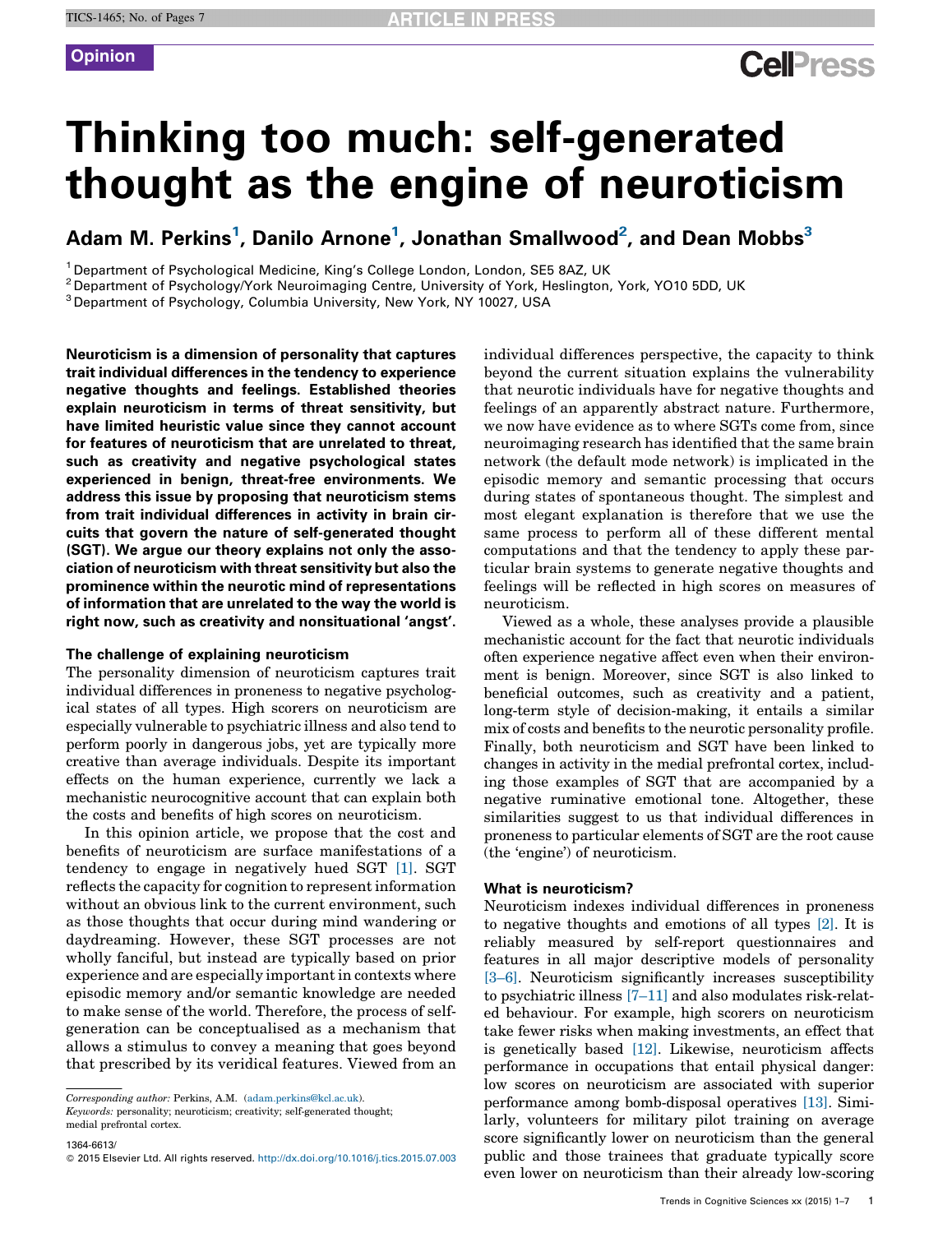peers who fail training [\[14\]](#page-5-0). This association appears to stem from the more dangerous nature of military aviation rather than the psychomotor demands of flying aircraft per se, because amateur civilian pilots score close to the population average on neuroticism [\[15\]](#page-5-0). Other personality constructs also influence performance in military aviation, especially extraversion [\[15\]](#page-5-0), but recent meta-analytic research comparing the incremental effect of different personality constructs on military aviation success shows that neuroticism exerts the strongest influence [\[16\].](#page-5-0)

Given that high scorers on neuroticism have difficulty coping with dangerous jobs, it might seem reasonable to explain neuroticism as stemming from a magnified perception of threat; indeed, this hypothesis is a leading causal explanation for neuroticism [\[17\].](#page-5-0) However, high scorers on neuroticism are not only highly sensitive to threat but also prone to experiencing negative psychological states in the absence of a current threat stimulus, as demonstrated by the content of neuroticism items in the well-established Eysenck Personality Questionnaire (e.g., 'Do you ever feel 'just miserable' for no reason?'; 'Are you often troubled about feelings of guilt?'; 'Do you worry about awful things that might happen?'; 'Have you ever wished that you were dead?'; 'Do you worry too long after an embarrassing experience?') [\[2\]](#page-4-0). The content of these items suggests that a cardinal aspect of neuroticism is the tendency to selfgenerate negative affect, a tendency that casts doubt upon theories that explain neuroticism wholly in terms of threat sensitivity, because these theories can only explain a heightened response to a threat stimulus that is currently present. Instead, our SGT-based theory of neuroticism has the advantage of encompassing threat sensitivity, since it is plausible that a tendency to self-generate negative affect would be a distraction when attempting to defuse a bomb, yet it also explains the proclivity for rumination and abstract 'angst' in threat-free situations that is such a prominent feature of the neurotic mind.

#### Links between neuroticism and creativity

If it is true that the root cause of neuroticism lies in the tendency to self-generate negatively hued thoughts and feelings, then it is plausible that high scorers on neuroticism should, on average, be more creative problem-solvers than low scorers, because they will tend to dwell on problems to a greater degree than low scorers. This is an important point because a key feature of creative thought is the ability to generate solutions to problems that are distinct from the traditional way the problem is solved [\[18\]](#page-5-0). This hypothesis is supported by the stereotype of the brooding, tortured, genius, as well as a variety of empirical evidence. For example, depressive states may facilitate the analysis of complex problems [\[19\]](#page-5-0). Additionally, there is evidence that high scorers on neuroticism tend to be more creative than low scorers: a study of 257 professional painters and sculptors living in Germany found that the male artists were significantly more neurotic than the male nonartists [\[20\]](#page-5-0). Similarly, individuals working in creative roles in the advertising industry tend to score significantly higher on neuroticism than employees in noncreative roles [\[21\].](#page-5-0)

These associations between neuroticism and creativity are backed up by epidemiological research showing that creative professionals have a higher than average risk of both psychiatric illness and suicide [\[22\]](#page-5-0). Viewed as a whole, these findings are consistent with the notion that a hyperactive imagination is the root cause of neuroticism, but they do not demonstrate that this is the case.

A clue as to the solution of this problem can be found in the words of Isaac Newton, who viewed his creativity as a product of intense, prolonged rumination: 'I keep the subject constantly before me, and wait till the first dawnings open slowly, by little and little, into a full and clear light.' [\[23\]](#page-5-0). Newton also exhibited signs of being highly neurotic, such as brooding over past mistakes and worrying obsessively about scientific precedence, all of which culminated in a nervous breakdown during the summer and autumn of 1693 [\[24\]](#page-5-0). This breakdown could have been a coincidence but, viewed in the light of studies linking neuroticism and creativity, it seems more plausible that the proclivity for prolonged, self-generated rumination that underpinned Newton's creativity was also responsible for his neurotic symptoms and, ultimately, the collapse of his mental health. In line with this notion, experimental findings show that associations between neuroticism and creativity stem from the problem-solving benefits of rumination-related processes, such as worrying. For example, experimentally induced worry increased creativity in high scorers on neuroticism [\[25\]](#page-5-0).

#### Towards a mechanistic explanation for neuroticism

The two features of the neurotic brain (affective states that are independent of the environment and novel and original solutions to abstract problems) can both be simply accounted for by a mechanism that allows thoughts and feelings to represent states that are unrelated to immediate sensory input, a phenomenon known as SGT (Box 1) [\[18\]](#page-5-0). SGT is common across cultures [\[18\]](#page-5-0) and is fundamentally prospective in orientation [\[26\]](#page-5-0). It has been argued that SGT is adaptive because it allows individuals the

#### Box 1. SGT

The content of consciousness does not always directly reflect the events taking place in the immediate environment. Building on work showing that episodic and semantic knowledge is a constructive process, it is hypothesised that states such as mind-wandering or daydreaming are consequences of a similar mechanism(s) that allows us to represent thoughts and feelings that are not present in the immediate environment. One term that captures both the independence of these experiences from the events in the environment as well as their active representational nature, is SGT [\[1\].](#page-4-0)

! SGT refers to the nature of the process through which an experience is produced; it does not refer to whether an experience is related to an ongoing task. Certain tasks, such as reading, require an individual to elaborate on stimulus input. For example, when reading a detective novel, it is necessary to use a model of the narrative to make inferences about who committed a crime [\[45\]](#page-5-0). The extent to which an experience is related to a task depends on whether the process of self-generation is coupled or decoupled from task-relevant events in the environment.

• SGTs do not imply that an experience is intentional. Self-generation is a process that describes how conscious experiences represent information we can not see and/or results from an intrinsic stimulus. It does not describe whether the experiences are intentional. In the same way that a dishwasher can be programmed to initiate a self-cleaning routine without prescribing intention, SGT can be both deliberate and nondeliberate [\[46\].](#page-5-0)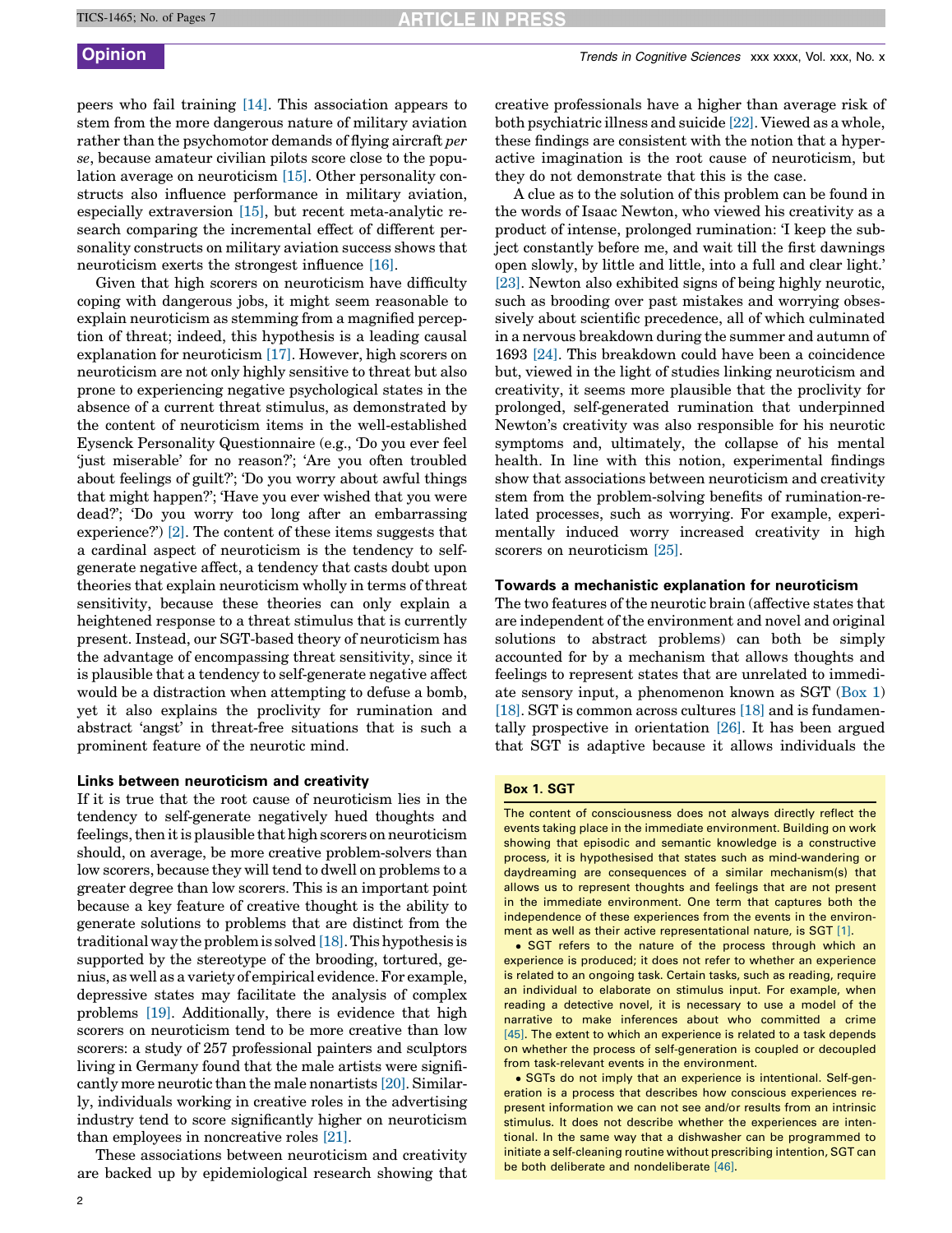freedom to bring existing knowledge to bear on current problems, such as making sense of who they are and deciding what to do next [\[18\].](#page-5-0)

This idea is backed up by the finding that SGT is a vehicle for planning [\[26,27\]](#page-5-0), creativity [\[28\],](#page-5-0) and delaying gratification [\[29\]](#page-5-0). For example, the structural integrity of regions of the medial prefrontal cortex (mPFC) is predictive of both greater SGT as well as a better capacity to delay gratification [\[30\]](#page-5-0). It has been argued that the beneficial functional outcomes linked to SGT reflect the reliance of our species on imagination in navigating the complex social world in which we exist [\[18\].](#page-5-0) Since neuroticism reflects both worry and creativity, we suggest that extreme proneness to SGT, arising through individual differences in the structure and function of the mPFC, provides a parsimonious explanation for the neurotic mind.

Importantly, if SGT is a core mechanism in neuroticism, this can explain the tendency among high scorers on neuroticism to represent unpleasant affect in the absence of a stimulus [\[2\].](#page-4-0) We base this claim on the finding that SGT can perpetuate unhappiness, presumably because dwelling on negative events from the past or fretting about possible future disasters can extend into the present moment the impact that these episodes have on our happiness [\[27\]](#page-5-0). Neuroimaging has provided a viable mechanism in support of this view. For example, SGT is linked to changes in activity in the mPFC and the posterior cingulate cortex (PCC) [\[18\],](#page-5-0) which are two major hubs of the default mode network (DMN), a network of brain systems that are active during thoughts that are unrelated to external demanding perceptual tasks [\[29\]](#page-5-0). Importantly, the mPFC and PCC are also key components of the medial prefrontal network (MPN), a subsystem of the DMN that connects it with affective systems, including the amygdala, medial dorsal thalamus, striatum, hypothalamus, and the midbrain periaqueductal gray (PAG) [\[31\]](#page-5-0) (Box 2).

Building on these data, research revealed that the mPFC–PCC axis is important in the affective tone of SGT. Multivoxel pattern analysis demonstrated that neural patterns in the mPFC determined the emotional content of SGT [\[32\].](#page-5-0) A large-scale individual-differences study exploring the neural correlates of the content of SGT at rest indicated that individuals whose experiences were less positive in tone (akin to being highly neurotic) exhibited greater activity in regions of the mPFC–PCC that are associated with conscious perception of threat [\[33\]](#page-5-0). Fitting with these findings is work showing that DMN brain regions were more active during induced worry compared with a neutral condition and that neuroticism correlated positively with the amount of everyday worrying and also with the generation of more worryrelated thoughts following exposure to a worry-inducing sentence [\[34\].](#page-5-0)

Together, these findings suggest that the persistent, rumination-based unhappiness that the neurotic person carries with them even in benign environments (their 'camel-hump' of misery) can be conceptualised as bluetinted SGT generated by tonic differences in the activity in the DMN (and especially in threat-related circuits of the MPN). Stated more briefly, we argue that high scorers on neuroticism are distinguished from low scorers by a

#### Box 2. The MPN and SGT neuroticism theory

It has been proposed [\[31\]](#page-5-0) that the MPN is a key component of the DMN [\[47\].](#page-5-0) The PCC and mPFC, both core hubs of the DMN, support spontaneous examples of SGT, such as mind-wandering [\[39\]](#page-5-0), as well the cognitive operations that underpin these states, including the imagination of new events and the recollection of episodic memories [\[48\]](#page-5-0). The MPN also provides a critical framework from which to understanding the relation between creativity, SGT, and negative affect. For example, creativity, worry, criticism, depression, neuroticism, and rumination have been linked to the PCC [\[49–52\]](#page-5-0), suggesting a functional overlap between these processes. Intriguingly, the MPN not only connects the mPFC–PCC, but also integrates these regions with descending pathways from the amygdala, medial thalamus and midbrain PAG, amygdala, and medial thalamus, all regions known to be involved in negative affect [\[31\].](#page-5-0) One speculation is that the mPFC inhibits transmission from the amygdala, bed nucleus of the stria terminalis (BNST), and midbrain regions, including the PAG. The functional relation between the mPFC and PCC is speculative, yet the PCC is part of the episodic and attention systems and may have a role in internally directed self-referential operations [\[53\],](#page-5-0) while the mPFC may be involved in the regulation and control of cognitive processes through its role in metacognition [\[54,55\]](#page-5-0). The mechanism we propose here is that neuroticism is related to trait interindividual differences in activity in the mPFC–PCC SGT pathways. This pattern of activity is beneficial to creativity because it results in higher engagement of imagination and binding of episodic experiences, yet leaves the individual open to rumination, worry, and engagement of descending pathways, thereby increasing the likelihood of negative affect and psychopathology. In this way, the process by which we self-generate cognition can perpetuate the duration of negative affective states.

tendency for their threat-related brain systems to be particularly active, even in an environment that is threat free.

However, this analysis should not be taken to mean that we believe high scorers on neuroticism are prone to misery due to imagining completely fanciful threatening events that have no link to external realities (e.g., the invasion of Earth by aliens in flying saucers). Instead, we suggest that the unhappiness of the neurotic mind is mostly due to threats with some grounding in reality, such as past adversity in the workplace or future risk of spousal infidelity. However, our key point is that, at the moment when the neurotic misery is experienced, the threat stimulus is not present and is, instead, imagined. Therefore, it is this capacity for the self-generation of vivid thoughts concerning nonpresent but nonfanciful threats that we suggest is the hallmark of the highly neurotic individual. Furthermore, we address causality by arguing that this hallmark of neuroticism can be explained as arising from endogenous and possibly genetically based differences in activity in certain parts of the DMN; these are brain circuits that are known to influence proneness to negatively hued SGT and, thus, can be viewed as a plausible neural seat of neuroticism [\[33\].](#page-5-0)

Our hypothesis that SGT provides the foundation of neuroticism addresses a limitation in prior accounts of the neurotic mind. Research has already established that the ventromedial prefrontal cortex (vmPFC) is a hub that is linked to the emotion-generating apparatus of the amygdala [\[35\]](#page-5-0) and that the basolateral nuclei of the amygdala (BLA) controls the switch from anxiety-related forebrain activity to panic-related midbrain activity as threat moves closer [\[36\].](#page-5-0) In line with this notion, neuroticism positively correlates with amygdala reactivity when subjects are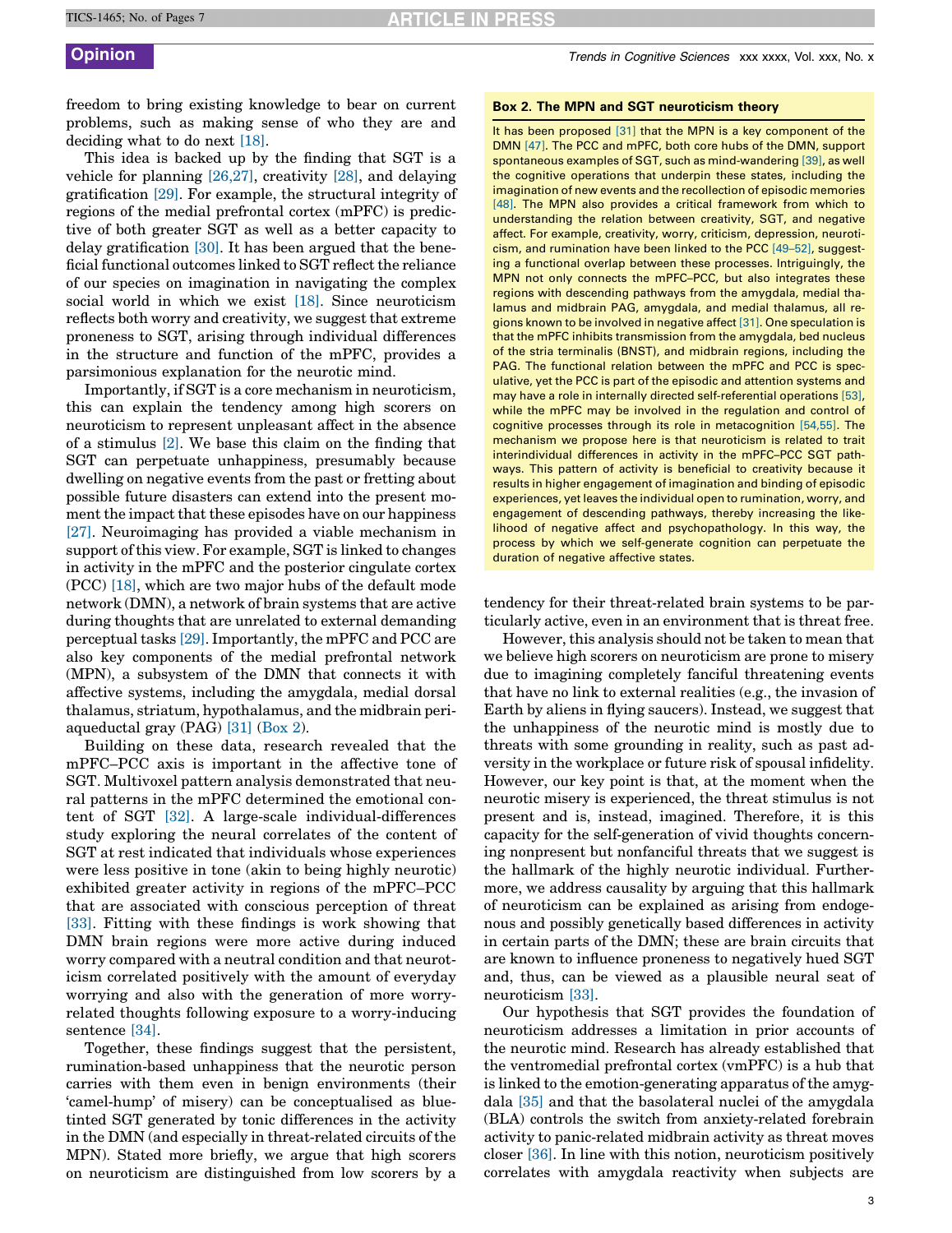under stress, which in turn, may result in faster switches into higher threat states [\[37\]](#page-5-0). Therefore, individuals who happen to have a negatively weighted vmPFC combined with a hyper-reactive BLA should, in response to a threat, switch to panic earlier than an average person (i.e., they will display a magnified perception of threat intensity; Figure 1A).

The model shown in Figure 1A provides a plausible explanation for individual differences in sensitivity to threat, which has been shown to contribute variance to neuroticism [\[38\]](#page-5-0). However, this model still requires a threat stimulus to be present in the environment: it cannot explain why high scorers on neuroticism are prone to unpleasant thoughts and feelings when no threat is present [\[2\]](#page-4-0). By taking the novel step of recognising interindividual variations in self-generated threat-related cognition as the engine of neuroticism, our model overcomes this problem. Accordingly, if an individual happens to have unusually high levels of endogenous activity in the mPFC–PCC circuits of the DMN, then powerful, threatrelated thoughts and feelings can be represented in environments that are threat free, especially in individuals who also have a magnified perception of threat intensity (Figure 1B, [Box](#page-4-0) 3). Therefore, we argue that it is this spontaneous tendency to represent threat-related emotional phenomena that is the true engine of neuroticism. Thus, it is not SGT per se that is the cause of neuroticism, but it is when this type of thought turns negative.

### Existing evidence that corroborates our theory

Our SGT-based theory of neuroticism is new and, therefore, has yet to be validated experimentally. Nevertheless, supportive circumstantial evidence is available, such as from studies that show links between individual differences in imagination-related cognitions and individual differences in DMN activity as measured by neuroimaging. For example, when participants executed sequences of verbal and visuospatial working-memory tasks that had been previously practiced, they displayed an increase in both the generation of SGT and activity in the DMN (relative to novel but otherwise identical working-memory tasks) [\[39\].](#page-5-0) Furthermore, the magnitude of the increase in DMN activity that the participants displayed while engaged in SGT was positively correlated with the magnitude of their self-reported tendency to daydream, suggesting that endogenous individual differences in the activity of the DMN are responsible for causing trait individual differences in the subjective experience of imagination-related processes. More recently, three studies used online experience sampling to show greater mPFC–PCC activity during periods of SGT [\[40–42\]](#page-5-0).

Consistent with our hypothesis, activity in the mPFC– PCC is also important in creativity. A Japanese study found that the more creative the participant, the more difficulty they had in suppressing activity in the DMN while engaging in an effortful working-memory task [\[43\]](#page-5-0). This latter finding echoes the pattern of costs and



Figure 1. Neuroticism, self-generated thought (SGT) and perceptions of threat intensity. (A) If an individual with ventromedial prefrontal cortex (vmPFC)/basolateral nuclei of the amygdala (BLA) that is twice as reactive as that of the average person switches from anxiety to panic when a spider encroaches within 4 m (an early switcher), then an average person will switch from anxiety to panic only when that same spider encroaches within 2 m (an 'average switcher'). Conversely, a person with vmPFC/BLA that is half as reactive as that of the average person will switch from anxiety to panic only when that same spider encroaches within 1 m (a 'late switcher'). The same psychological state (panic) is achieved in each individual, but the physical distance to threat that elicits it is different. (B) A model of how neuroticism is driven by individual differences in susceptibility to negatively hued SGT. Individuals who happen to have greater spontaneous activity in regions of mPFC associated with threat perception, experience frequent, spontaneous activation of threat-related amygdala circuits in situations that are wholly nonthreatening. In individuals who also happen to have a highly reactive vmPFC/BLA, these activations are likely to be sufficiently intense to be debilitating; therefore, such individuals present as being highly neurotic.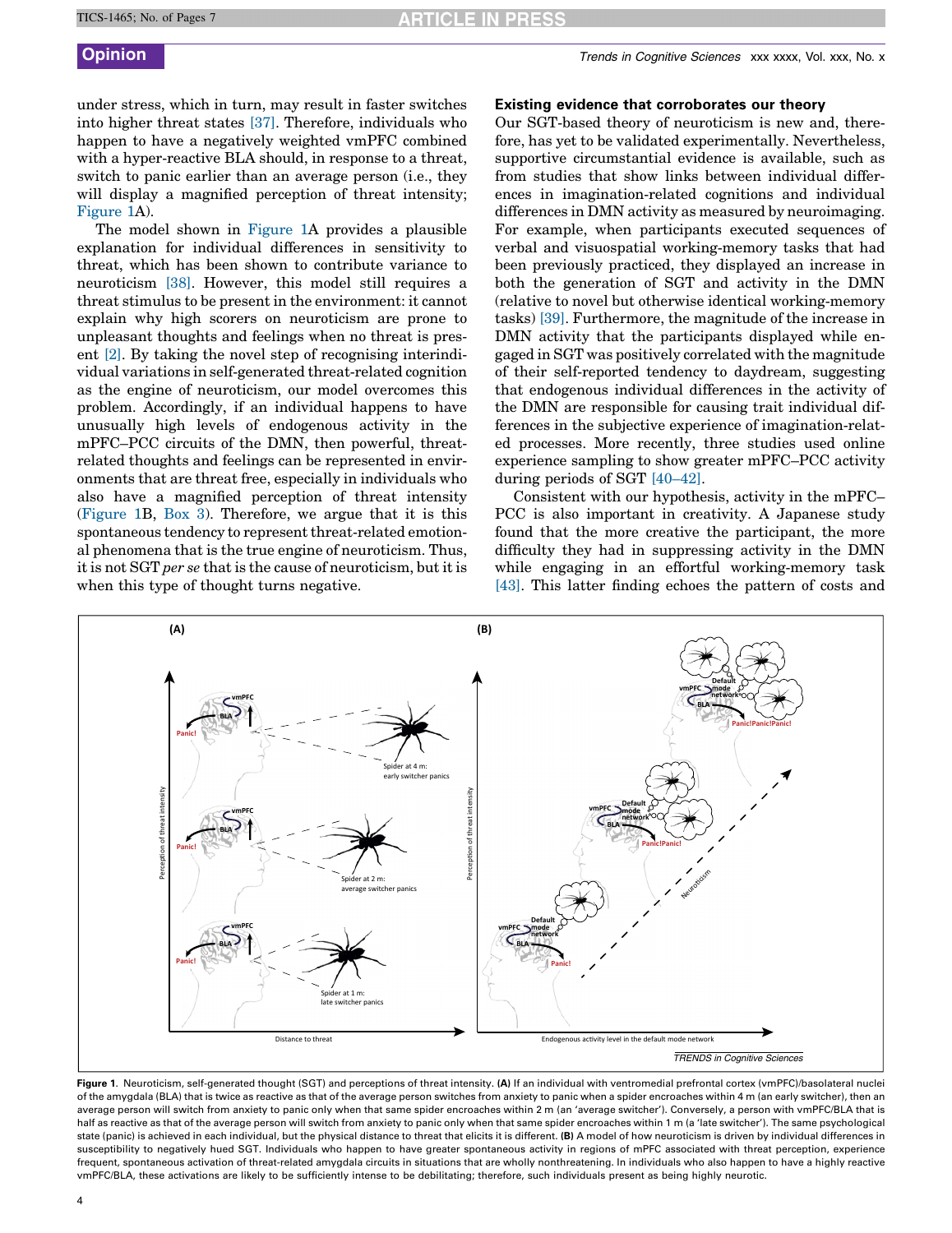### <span id="page-4-0"></span>Box 3. Psychiatric relevance of the SGT neuroticism theory: major depressive disorders

A highly ruminative cognitive style, equivalent to a tendency for reverberating self-generated negative cognitions to dominate neutral or positive ones, has been shown to be associated with vulnerability to major depression [\[56\]](#page-5-0) and severity of depressive symptoms in affected individuals [\[57\].](#page-5-0) Increased functional connectivity between core DMN brain structures central to SGTs (vmPFC and PCC) and the subgenual prefrontal cortex (sgPFC) has been postulated to be pivotal in generating self-referential cognitions with the ruminative tone typical of major depression [\[58\].](#page-6-0) Our novel cognitive model might help to explain the ruminative thinking pattern seen in depression and is complementary to the already defined role of the sgPFC in the aetiology of mood dysregulation [\[59\].](#page-6-0) A diminished topdown dorsolateral PFC control over the DMN is a further plausible addition to the aetiology of the ruminative quality of SGT in depression. This region has been shown to be involved in enabling the shifting in attentional capacity of emotionally relevant self-generated information from negative to positive [\[60\].](#page-6-0) Impairment in effective connectivity has been shown in depression between dorsal prefrontal regions and brain networks modulating emotional responses and cognitive function, including the DMN [\[61\].](#page-6-0) Hence, a pattern of the ruminative SGT quality that is clinically relevant to depression might be one consequence of a reduction in top-down control exercised by lateral vertical brain networks combined with an increased baseline activity in the DMN modulated by medial brain activity [\[62\]](#page-6-0). Clinically relevant treatments have been demonstrated to affect neural and metabolic activity in the sgPFC [\[63\].](#page-6-0) The level of activity in the lateral prefrontal brain regions has also been shown to be susceptible to the modification induced by psychological interventions. For instance, mindfulness-based cognitive psychotherapy, an intervention believed to reduce ruminative thinking and risk of further depressive relapses [\[64\],](#page-6-0) has been shown to increase task-related neural activity in lateral brain networks [\[62\]](#page-6-0). SGTs in depression are likely to be influenced by several factors affecting brain structure and function. Epidemiological and clinical variables and individual differences in personality (e.g., neuroticism) are likely contributors to small but significant effects [\[65\]](#page-6-0) detectible in clinical studies investigating depressive disorders [\[66\].](#page-6-0)

benefits seen in highly neurotic individuals, who enjoy greater creativity at the expense of less efficient functioning in effortful situations that demand that attention is focussed on the here and now, such as when defusing a bomb or flying a fighter jet in combat.

Further corroborating evidence for our theory is provided by the finding that individuals who have nightmares score significantly higher on neuroticism than nonsufferers [\[44\]](#page-5-0). Since nightmares can be conceptualised as a form of unpleasant, threat-related SGT, this finding fits the notion that the unpleasant and unwarranted cognitions that plague high scorers on neuroticism are underpinned by proneness to negatively hued SGT.

### Concluding remarks

In conclusion, neuroticism is one of the most intriguing personality features because its functional correlates capture aspects of the human condition at both beneficial and detrimental ends of the continuum. In this article, we argue that key features of the neurotic mind can be explained by recognising the important role of SGT in this aspect of personality. We hypothesise that the tendency spontaneously to simulate past and future problems explains why neurotic individuals tend to experience unpleasant affect in the absence of any provoking agent. Moreover, because SGT allows us to imagine realities

#### Box 4. Outstanding questions

- . Theoretical perspectives suggest that the functional outcomes associated with SGT arise either through a person's capacity to control the content of the experience, or the context in which it occurs [\[67\].](#page-6-0) These are known as the content and context regulation hypotheses, respectively. A key assumption of this framework is that important elements of the neurotic state emerge from the negative focus to self-generated experience and so would reflect problems in shaping the content of experience away from an unpleasant state. However, these experiences may also emerge at inappropriate times and so reflect problems in exerting control over thought processes. In the future, it may be important to explore whether the neurotic basis to the mind-wandering state depends only on the content of the experience or whether it also reflects problems in limiting these experiences to an appropriate context.
- . How do nature and nurture interact to shape the neural mechanisms and connectivity profiles that form the causal underpinnings individual differences in SGT-proneness and, thus, neuroticism? For example, it might be the case that traumatic childhood experiences increase connectivity between global brain circuits involved in SGT, but only in individuals with certain genetic variants.

different to way they are right now, we argue that it underpins our capacity to solve problems in creative and original ways, which is a particularly common gift among high scorers on neuroticism. Thus, our theory can explain why neurotic individuals tend to do well in creative professions but poorly in occupations that demand the individual's attention is constrained to the moment (such as combat aviation). It also suggests that deliberately managing SGT so that it acquires a positive slant (as in meditation-based therapies) is likely to be psychologically protective but, if improperly trained, can do more harm than good. Future work may extend our understanding of beneficial and detrimental elements of the human condition by exploring the intersection of neuroticism with the nature and form of the thoughts that characterize our experience when we are not engaged with the world around us (Box 4).

#### Acknowledgements

A.M.P. and D.A. are funded by the National Institute for Health Research (NIHR) Mental Health Biomedical Research Centre at South London and Maudsley NHS Foundation Trust and the Institute of Psychiatry, Psychology and Neuroscience, King's College London. D.A.'s research is supported by the Academy of Medical Sciences (grant number AMS-SGCL8). D.A. has also received travel grants from Janssen-Cilag and Servier. J.S. is supported by grants from the Templeton Foundation and the Volkswagen Foundation. The views expressed are those of the authors and not necessarily those of the NHS, the NIHR, the Department of Health, or any of the funding agencies. We thank two anonymous reviewers for their helpful comments, Mariana Wieske for her contribution to the artwork, and the print-designer Emma Wright for valuable discussions on the links between neuroticism and creativity. Finally, we are indebted to Rebecca Schwarzlose for providing us with editorial support of the highest calibre.

#### **References**

- 1 Smallwood, J. (2013) [Distinguishing](http://refhub.elsevier.com/S1364-6613(15)00154-0/sbref0340) how from why the mind wanders: a [process-occurrence](http://refhub.elsevier.com/S1364-6613(15)00154-0/sbref0340) framework for self-generated mental activity. Psychol. Bull. 139, [519–535](http://refhub.elsevier.com/S1364-6613(15)00154-0/sbref0340)
- 2 Eysenck, H.J. (1967) The Biological Basis of [Personality](http://refhub.elsevier.com/S1364-6613(15)00154-0/sbref0345), Charles C. [Thomas](http://refhub.elsevier.com/S1364-6613(15)00154-0/sbref0345)
- 3 Digman, J.M. (1990) [Personality](http://refhub.elsevier.com/S1364-6613(15)00154-0/sbref0350) structure: emergence of the five-factor model. Annu. Rev. Psychol. 41, [417–440](http://refhub.elsevier.com/S1364-6613(15)00154-0/sbref0350)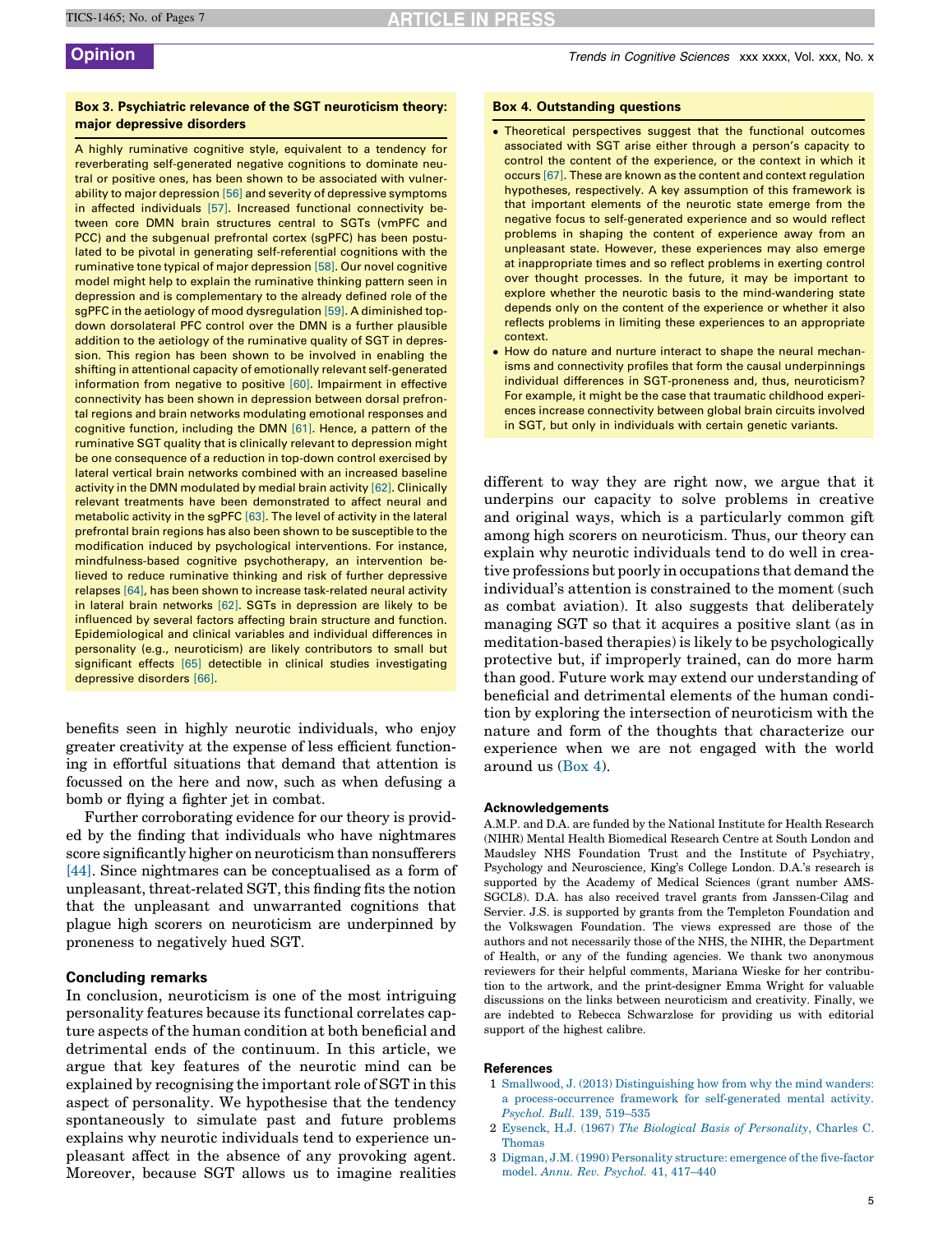- <span id="page-5-0"></span>4 Eysenck, H.J. and Eysenck, S.B.G. (1991) Eysenck [Personality](http://refhub.elsevier.com/S1364-6613(15)00154-0/sbref0355) Scales (EPS Adult), Hodder & [Stoughton](http://refhub.elsevier.com/S1364-6613(15)00154-0/sbref0355)
- 5 Costa, P.T., Jr and McCrae, R.R. (1992) Revised NEO [Personality](http://refhub.elsevier.com/S1364-6613(15)00154-0/sbref0360) Inventory [\(NEO-PI-R\)](http://refhub.elsevier.com/S1364-6613(15)00154-0/sbref0360) and NEO Five-Factor Inventory (NEO–FFI) Professional Manual, [Psychological](http://refhub.elsevier.com/S1364-6613(15)00154-0/sbref0360) Assessment Resources
- 6 Goldberg, L.R. (1993) The structure of phenotypic [personality](http://refhub.elsevier.com/S1364-6613(15)00154-0/sbref0365) traits. Am. [Psychol.](http://refhub.elsevier.com/S1364-6613(15)00154-0/sbref0365) 48, 26–34
- 7 Claridge, G. and Davis, C. (2001) What's the use of [neuroticism?](http://refhub.elsevier.com/S1364-6613(15)00154-0/sbref0370) Pers. Indiv. Differ. 31, [383–400](http://refhub.elsevier.com/S1364-6613(15)00154-0/sbref0370)
- 8 Bienvenu, O.J. et al. (2004) Anxiety and [depressive](http://refhub.elsevier.com/S1364-6613(15)00154-0/sbref0375) disorders and the five-factor model of [personality:](http://refhub.elsevier.com/S1364-6613(15)00154-0/sbref0375) a higher-and lower-order personality trait [investigation](http://refhub.elsevier.com/S1364-6613(15)00154-0/sbref0375) in a community sample. Depress. Anxiety 20, [92–97](http://refhub.elsevier.com/S1364-6613(15)00154-0/sbref0375)
- 9 [Krabbendam,](http://refhub.elsevier.com/S1364-6613(15)00154-0/sbref0380) L. et al. (2002) Neuroticism and low self-esteem as risk factors for [psychosis.](http://refhub.elsevier.com/S1364-6613(15)00154-0/sbref0380) Soc. Psych. Psych. Epid. 37, 1–6
- 10 Gleeson, J.F. et al. (2005) [Agreeableness](http://refhub.elsevier.com/S1364-6613(15)00154-0/sbref0385) and neuroticism as predictors of relapse after [first-episode](http://refhub.elsevier.com/S1364-6613(15)00154-0/sbref0385) psychosis: a prospective follow-up study. J. Nerv. Ment. Dis. 193, [160–169](http://refhub.elsevier.com/S1364-6613(15)00154-0/sbref0385)
- 11 McFarlane, A.C. (1989) The aetiology of [post-traumatic](http://refhub.elsevier.com/S1364-6613(15)00154-0/sbref0390) morbidity: [predisposing,](http://refhub.elsevier.com/S1364-6613(15)00154-0/sbref0390) precipitating and perpetuating factors. Brit. J. [Psychiat.](http://refhub.elsevier.com/S1364-6613(15)00154-0/sbref0390) 154, 221–228
- 12 Kuhnen, C.M. et al. (2013) [Serotonergic](http://refhub.elsevier.com/S1364-6613(15)00154-0/sbref0395) genotypes, neuroticism, and [financial](http://refhub.elsevier.com/S1364-6613(15)00154-0/sbref0395) choices. PLoS ONE 8, e54632
- 13 Hallam, R.S. and Rachman, S.J. (1980) [Courageous](http://refhub.elsevier.com/S1364-6613(15)00154-0/sbref0400) acts or courageous actors? Pers. Indiv. Differ. 1, [341–346](http://refhub.elsevier.com/S1364-6613(15)00154-0/sbref0400)
- 14 Bartram, D. and Dale, H.C.A. (1982) The Eysenck [Personality](http://refhub.elsevier.com/S1364-6613(15)00154-0/sbref0405) [Inventory](http://refhub.elsevier.com/S1364-6613(15)00154-0/sbref0405) as a selection test for military pilots. J. Occup. Psychol. 55, [287–296](http://refhub.elsevier.com/S1364-6613(15)00154-0/sbref0405)
- 15 Bartram, D. (1995) The [predictive](http://refhub.elsevier.com/S1364-6613(15)00154-0/sbref0410) validity of the EPI and 16PF for military flying [training.](http://refhub.elsevier.com/S1364-6613(15)00154-0/sbref0410) J. Occup. Organ. Psychol. 68, 229–236
- 16 Campbell, J.S. et al. (2009) [Meta-analysis](http://refhub.elsevier.com/S1364-6613(15)00154-0/sbref0415) of personality assessments as [predictors](http://refhub.elsevier.com/S1364-6613(15)00154-0/sbref0415) of military aviation training success. Int. J. Aviat. [Psychol.](http://refhub.elsevier.com/S1364-6613(15)00154-0/sbref0415) 20, 92–109
- 17 Gray, J.A. and McNaughton, N. (2000) The [Neuropsychology](http://refhub.elsevier.com/S1364-6613(15)00154-0/sbref0420) of Anxiety: An Enquiry into the Functions of the [Septohippocampal](http://refhub.elsevier.com/S1364-6613(15)00154-0/sbref0420) System (2nd edn), Oxford [University](http://refhub.elsevier.com/S1364-6613(15)00154-0/sbref0420) Press
- 18 [Smallwood,](http://refhub.elsevier.com/S1364-6613(15)00154-0/sbref0425) J. and Schooler, J.W. (2015) The science of mind wandering: empirically navigating the stream of [consciousness.](http://refhub.elsevier.com/S1364-6613(15)00154-0/sbref0425) Annu. Rev. Psychol. 66, [487–518](http://refhub.elsevier.com/S1364-6613(15)00154-0/sbref0425)
- 19 Andrews, P.W. and [Thomson,](http://refhub.elsevier.com/S1364-6613(15)00154-0/sbref0430) J.A., Jr (2009) The bright side of being blue: depression as an [adaptation](http://refhub.elsevier.com/S1364-6613(15)00154-0/sbref0430) for analyzing complex problems. Psychol. Rev. 116, [620–654](http://refhub.elsevier.com/S1364-6613(15)00154-0/sbref0430)
- 20 Götz, K.O. and Götz, K. (1979) Personality [characteristics](http://refhub.elsevier.com/S1364-6613(15)00154-0/sbref0435) of successful artists. Percept. Motor Skill. 49, [919–924](http://refhub.elsevier.com/S1364-6613(15)00154-0/sbref0435)
- 21 Gelade, G.A. (1997) Creativity in conflict: the [personality](http://refhub.elsevier.com/S1364-6613(15)00154-0/sbref0440) of the [commercial](http://refhub.elsevier.com/S1364-6613(15)00154-0/sbref0440) creative. J. Genet. Psychol. 158, 67–78
- 22 Kyaga, S. et al. (2013) Mental illness, suicide and [creativity:](http://refhub.elsevier.com/S1364-6613(15)00154-0/sbref0445) 40-year [prospective](http://refhub.elsevier.com/S1364-6613(15)00154-0/sbref0445) total population study. J. Psychiatr. Res. 47, 83–90
- 23 Innys, W. (1760) In Biographia [Britannica:](http://refhub.elsevier.com/S1364-6613(15)00154-0/sbref0450) Or the Lives of the Most Eminent Persons who Have [Flourished](http://refhub.elsevier.com/S1364-6613(15)00154-0/sbref0450) in Great Britain from the [Earliest](http://refhub.elsevier.com/S1364-6613(15)00154-0/sbref0450) Ages Down to the Present Times (Vol. 5), Innys
- 24 Westfall, R.S. (1981) Never at Rest: A [Biography](http://refhub.elsevier.com/S1364-6613(15)00154-0/sbref0455) of Isaac Newton, [Cambridge](http://refhub.elsevier.com/S1364-6613(15)00154-0/sbref0455) University Press
- 25 Leung, A.K.Y. et al. (2014) The role of [instrumental](http://refhub.elsevier.com/S1364-6613(15)00154-0/sbref0460) emotion regulation in the [emotions–creativity](http://refhub.elsevier.com/S1364-6613(15)00154-0/sbref0460) link: how worries render individuals with high [neuroticism](http://refhub.elsevier.com/S1364-6613(15)00154-0/sbref0460) more creative. Emotion 14, 846–856
- 26 Baird, B. et al. (2011) Back to the future: [autobiographical](http://refhub.elsevier.com/S1364-6613(15)00154-0/sbref0465) planning and the functionality of [mind-wandering.](http://refhub.elsevier.com/S1364-6613(15)00154-0/sbref0465) Conscious. Cogn. 20, 1604– [1611](http://refhub.elsevier.com/S1364-6613(15)00154-0/sbref0465)
- 27 Ruby, F.J. et al. (2013) How [self-generated](http://refhub.elsevier.com/S1364-6613(15)00154-0/sbref0470) thought shapes mood: the relation between [mind-wandering](http://refhub.elsevier.com/S1364-6613(15)00154-0/sbref0470) and mood depends on the sociotemporal content of [thoughts.](http://refhub.elsevier.com/S1364-6613(15)00154-0/sbref0470) PLoS ONE 8, e77554
- 28 Baird, B. et al. (2012) Inspired by [distraction](http://refhub.elsevier.com/S1364-6613(15)00154-0/sbref0475) mind wandering facilitates creative [incubation.](http://refhub.elsevier.com/S1364-6613(15)00154-0/sbref0475) Psychol. Sci. 23, 1117–1122
- 29 [Smallwood,](http://refhub.elsevier.com/S1364-6613(15)00154-0/sbref0480) J. et al. (2013) Escaping the here and now: evidence for a role of the default mode network in [perceptually](http://refhub.elsevier.com/S1364-6613(15)00154-0/sbref0480) decoupled thought. [Neuroimage](http://refhub.elsevier.com/S1364-6613(15)00154-0/sbref0480) 69, 120–125
- 30 [Bernhardt,](http://refhub.elsevier.com/S1364-6613(15)00154-0/sbref0485) B.C. et al. (2014) Medial prefrontal and anterior cingulate cortical thickness predicts shared individual [differences](http://refhub.elsevier.com/S1364-6613(15)00154-0/sbref0485) in selfgenerated thought and temporal [discounting.](http://refhub.elsevier.com/S1364-6613(15)00154-0/sbref0485) Neuroimage 90, 290–297
- 31 Price, J.L. and Drevets, W.C. (2010) [Neurocircuitry](http://refhub.elsevier.com/S1364-6613(15)00154-0/sbref0490) of mood disorders. [Neuropsychopharmacology](http://refhub.elsevier.com/S1364-6613(15)00154-0/sbref0490) 35, 192–216
- 32 Tusche, A. et al.  $(2014)$  [Classifying](http://refhub.elsevier.com/S1364-6613(15)00154-0/sbref0495) the wandering mind: revealing the affective content of thoughts during task-free rest periods. [Neuroimage](http://refhub.elsevier.com/S1364-6613(15)00154-0/sbref0495) 97, [107–116](http://refhub.elsevier.com/S1364-6613(15)00154-0/sbref0495)
- 33 Gorgolewski, K.J. et al. (2014) A [correspondence](http://refhub.elsevier.com/S1364-6613(15)00154-0/sbref0500) between individual differences in the brain's intrinsic functional [architecture](http://refhub.elsevier.com/S1364-6613(15)00154-0/sbref0500) and the content and form of [self-generated](http://refhub.elsevier.com/S1364-6613(15)00154-0/sbref0500) thoughts. PLoS ONE 9, [e97176](http://refhub.elsevier.com/S1364-6613(15)00154-0/sbref0500)
- 34 Servaas, M.N. et al. (2014) The neural correlates of worry in [association](http://refhub.elsevier.com/S1364-6613(15)00154-0/sbref0505) with individual differences in [neuroticism.](http://refhub.elsevier.com/S1364-6613(15)00154-0/sbref0505) Hum. Brain Mapp. 35, [4303–4315](http://refhub.elsevier.com/S1364-6613(15)00154-0/sbref0505)
- 35 Phillips, M.L. et al. (2008) A neural model of voluntary and [automatic](http://refhub.elsevier.com/S1364-6613(15)00154-0/sbref0510) emotion regulation: implications for [understanding](http://refhub.elsevier.com/S1364-6613(15)00154-0/sbref0510) the pathophysiology and [neurodevelopment](http://refhub.elsevier.com/S1364-6613(15)00154-0/sbref0510) of bipolar disorder. Mol. [Psychiatr.](http://refhub.elsevier.com/S1364-6613(15)00154-0/sbref0510) 13, 833–857
- 36 Mobbs, D. et al. (2007) When fear is near: threat [imminence](http://refhub.elsevier.com/S1364-6613(15)00154-0/sbref0515) elicits [prefrontal-periaqueductal](http://refhub.elsevier.com/S1364-6613(15)00154-0/sbref0515) gray shifts in humans. Science 317, [1079–1083](http://refhub.elsevier.com/S1364-6613(15)00154-0/sbref0515)
- 37 Everaerd, D. et al.  $(2015)$  Association between neuroticism and amygdala responsivity emerges under stressful conditions. [Neuroimage](http://refhub.elsevier.com/S1364-6613(15)00154-0/sbref0520) 112, [218–224](http://refhub.elsevier.com/S1364-6613(15)00154-0/sbref0520)
- 38 Perkins, A.M. et al. (2013) Advancing the defensive explanation for anxiety disorders: lorazepam effects on human defense are systematically modulated by personality and threat-type. Transl. Psychiatry Published April 16, 2013. http://dx.doi.org/10.1038/tp. 2013.20
- 39 Mason, M.F. et al. (2007) [Wandering](http://refhub.elsevier.com/S1364-6613(15)00154-0/sbref0530) minds: the default network and [stimulus-independent](http://refhub.elsevier.com/S1364-6613(15)00154-0/sbref0530) thought. Science 315, 393–395
- 40 Christoff, K. et al. (2009) [Experience](http://refhub.elsevier.com/S1364-6613(15)00154-0/sbref0535) sampling during fMRI reveals default network and executive system [contributions](http://refhub.elsevier.com/S1364-6613(15)00154-0/sbref0535) to mind [wandering.](http://refhub.elsevier.com/S1364-6613(15)00154-0/sbref0535) Proc. Natl. Acad. Sci. U.S.A. 106, 8719–8724
- 41 [Stawarczyk,](http://refhub.elsevier.com/S1364-6613(15)00154-0/sbref0540) D. et al. (2011) Neural correlates of ongoing conscious experience: both task-unrelatedness and [stimulus-independence](http://refhub.elsevier.com/S1364-6613(15)00154-0/sbref0540) are related to default [network](http://refhub.elsevier.com/S1364-6613(15)00154-0/sbref0540) activity. PLoS ONE 6, e16997
- 42 Allen, M. et al. (2013) The balanced mind: the [variability](http://refhub.elsevier.com/S1364-6613(15)00154-0/sbref0545) of taskunrelated thoughts predicts error [monitoring.](http://refhub.elsevier.com/S1364-6613(15)00154-0/sbref0545) Front. Hum. Neurosci. 7, [743](http://refhub.elsevier.com/S1364-6613(15)00154-0/sbref0545)
- 43 Takeuchi, H. et al. (2011) Failing to deactivate: the [association](http://refhub.elsevier.com/S1364-6613(15)00154-0/sbref0550) between brain activity during a working memory task and [creativity.](http://refhub.elsevier.com/S1364-6613(15)00154-0/sbref0550) [Neuroimage](http://refhub.elsevier.com/S1364-6613(15)00154-0/sbref0550) 55, 681–687
- 44 Berquier, A. and Ashton, R. (1992) [Characteristics](http://refhub.elsevier.com/S1364-6613(15)00154-0/sbref0555) of the frequent [nightmare](http://refhub.elsevier.com/S1364-6613(15)00154-0/sbref0555) sufferer. J. Abnorm. Psychol. 101, 246
- 45 [Smallwood,](http://refhub.elsevier.com/S1364-6613(15)00154-0/sbref0560) J. et al. (2008) When attention matters: the curious incident of the wandering mind. Mem. Cogn. 36, [1144–1150](http://refhub.elsevier.com/S1364-6613(15)00154-0/sbref0560)
- 46 Seli, P. et al. (2015) On the relation of mind [wandering](http://refhub.elsevier.com/S1364-6613(15)00154-0/sbref0565) and ADHD [symptomatology.](http://refhub.elsevier.com/S1364-6613(15)00154-0/sbref0565) Psychon. Bull. Rev. 1–8
- 47 Raichle, M.E. et al. (2001) A default mode of brain [function.](http://refhub.elsevier.com/S1364-6613(15)00154-0/sbref0570) Proc. Natl. Acad. Sci. U.S.A. 98, [676–682](http://refhub.elsevier.com/S1364-6613(15)00154-0/sbref0570)
- 48 Hassabis, D. and Maguire, E.A. (2009) The [construction](http://refhub.elsevier.com/S1364-6613(15)00154-0/sbref0575) system of the brain. Philos. Trans. R. Soc. Lond. B: Biol. Sci. 364, [1263–1271](http://refhub.elsevier.com/S1364-6613(15)00154-0/sbref0575)
- 49 Shah, C. et al. (2013) Neural [correlates](http://refhub.elsevier.com/S1364-6613(15)00154-0/sbref0580) of creative writing: an fMRI study. Hum. Brain Mapp. 34, [1088–1101](http://refhub.elsevier.com/S1364-6613(15)00154-0/sbref0580)
- 50 Cooney, R.E. et al. (2010) Neural correlates of [rumination](http://refhub.elsevier.com/S1364-6613(15)00154-0/sbref0585) in [depression.](http://refhub.elsevier.com/S1364-6613(15)00154-0/sbref0585) Cogn. Affect. Behav. Neurosci. 10, 470–478
- 51 Servaas, M.N. et al. (2013) Neuroticism and the brain: a [quantitative](http://refhub.elsevier.com/S1364-6613(15)00154-0/sbref0590) meta-analysis of [neuroimaging](http://refhub.elsevier.com/S1364-6613(15)00154-0/sbref0590) studies investigating emotion [processing.](http://refhub.elsevier.com/S1364-6613(15)00154-0/sbref0590) Neurosci. Biobehav. Rev. 37, 1518–1529
- 52 DeNeve, K.M. and Cooper, H. (1998) The happy [personality:](http://refhub.elsevier.com/S1364-6613(15)00154-0/sbref0595) a metaanalysis of 137 [personality](http://refhub.elsevier.com/S1364-6613(15)00154-0/sbref0595) traits and subjective well-being. Psychol. Bull. 124, [197–229](http://refhub.elsevier.com/S1364-6613(15)00154-0/sbref0595)
- 53 Leech, R. and Sharp, D.J. (2014) The role of the posterior [cingulate](http://refhub.elsevier.com/S1364-6613(15)00154-0/sbref0600) cortex in [cognition](http://refhub.elsevier.com/S1364-6613(15)00154-0/sbref0600) and disease. Brain 137, 12–32
- 54 Baird, B. et al. (2013) Medial and lateral [networks](http://refhub.elsevier.com/S1364-6613(15)00154-0/sbref0605) in anterior prefrontal cortex support [metacognitive](http://refhub.elsevier.com/S1364-6613(15)00154-0/sbref0605) ability for memory and perception. J. Neurosci. 33, [16657–16665](http://refhub.elsevier.com/S1364-6613(15)00154-0/sbref0605)
- 55 Fleming, S.M. et al. (2010) Relating [introspective](http://refhub.elsevier.com/S1364-6613(15)00154-0/sbref0610) accuracy to individual differences in brain structure. Science 329, [1541–1543](http://refhub.elsevier.com/S1364-6613(15)00154-0/sbref0610)
- 56 [Marchetti,](http://refhub.elsevier.com/S1364-6613(15)00154-0/sbref0615) I. et al. (2012) The default mode network and recurrent depression: a [neurobiological](http://refhub.elsevier.com/S1364-6613(15)00154-0/sbref0615) model of cognitive risk factors. [Neuropsychol.](http://refhub.elsevier.com/S1364-6613(15)00154-0/sbref0615) Rev. 22, 229–251
- 57 Kuehner, C. and Weber, I. (1999) Responses to [depression](http://refhub.elsevier.com/S1364-6613(15)00154-0/sbref0620) in unipolar depressed patients: an investigation of [Nolen-Hoeksema's](http://refhub.elsevier.com/S1364-6613(15)00154-0/sbref0620) response styles theory. Psychol. Med. 29, [1323–1333](http://refhub.elsevier.com/S1364-6613(15)00154-0/sbref0620)